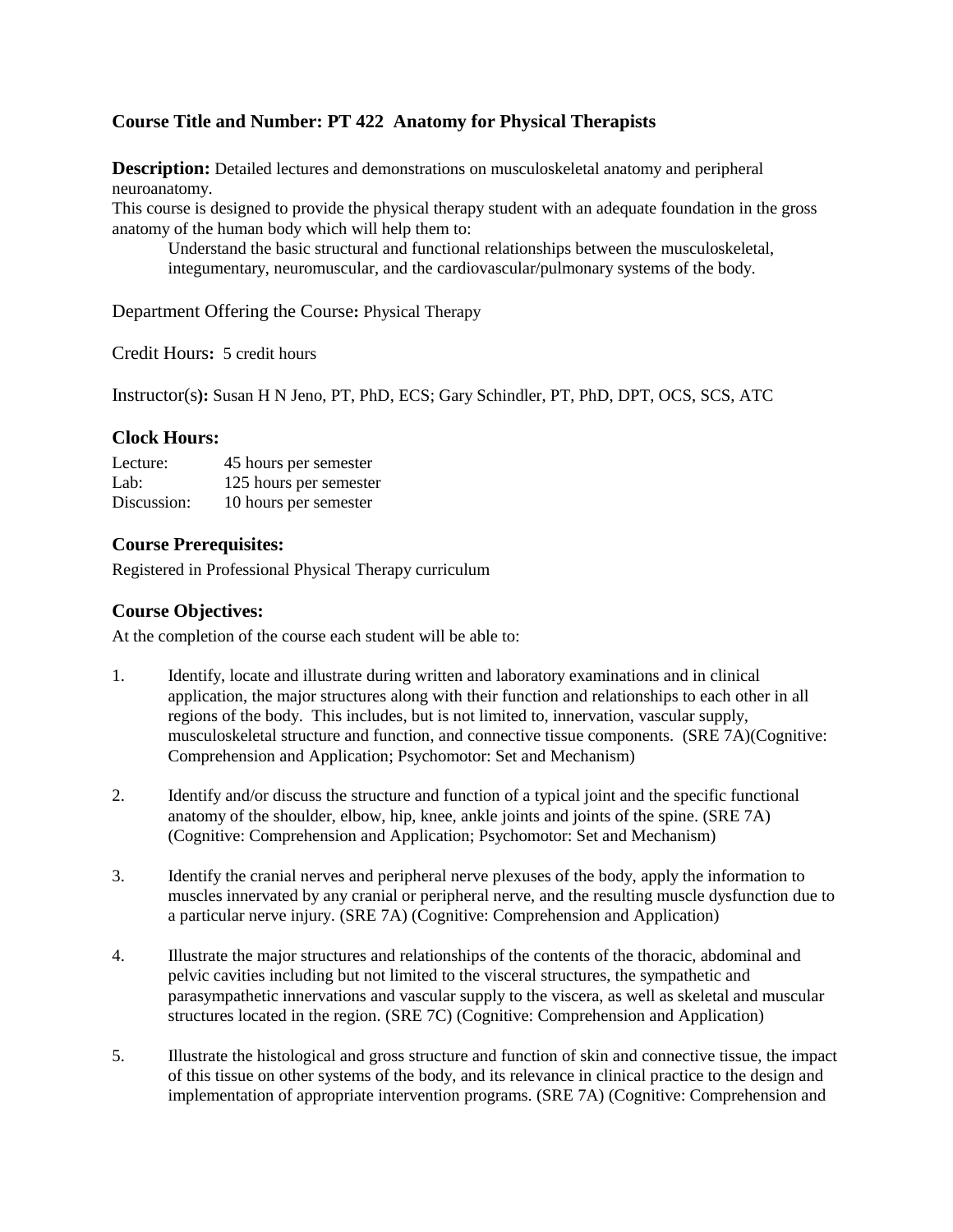Application)

- 6. Apply the anatomical knowledge presented in class along with appropriate evidence to the preparation of a patient case scenario and demonstrate professional communication skills in the presentation of the scenario to teach peers. (SRE 7B, 7D7,12) (Cognitive: Comprehension, Application; Psychomotor: Set, Mechanism)
- 7. Recognize genetic influence on anatomical structure and describe the influence of gene alleles on anatomical structure. (SRE 7A) (Cognitive: Knowledge)
- 8. Consistently demonstrate professional behavior and respect for faculty, peers and cadaveric materials throughout the course. (Affective: Responding)

#### Overarching goals:

At the end of the course, students are expected to have an adequate working knowledge of anatomy to enable them to:

- 1. Apply and integrate anatomical knowledge of the body in advanced course work in the professional curriculum.
- 2. Apply anatomical knowledge in clinical settings in order to adequately assess the source of impairment, functional limitations, and develop an appropriate intervention program for the client.
- 3. Recognize the range of normal variation in gross anatomical structures and be able to utilize this information during clinical examination and evaluation of clients.

#### **Outline of Content and Assigned Instructor:**

See attached course schedule.

Dr. Jeno is the primary lecturer with occasional lectures by Dr. Schindler. Both faculty members are in labs.

Content relating to upper extremity, lower extremity, arthrology, head, neck, trunk, pelvis and perineum are covered throughout the course.

#### **Description of Teaching Methods and Learning Experiences:**

Lecture - Hybrid lecture format with asynchronous lectures, synchronous online and in class lecture that includes active learning and functional application of knowledge

Laboratory - lab consists of cadaver dissection, introduction to imaging, dry lab experiences with case studies

Discussion– case study presentations, online learning experiences, small group discussions with teaching assistants to review content and prepare for upcoming examinations, active learning with dry lab activities

Information is presented in lecture, laboratory, and discussion format. Independent learning is expected throughout the course to promote life-long learning in the anatomical sciences and their application to patient care practices. The laboratory portion of the course requires dissection and study of human cadaveric specimens working in groups of 4 students. Clinical case presentations prepared and presented by the students are used to enhance the learning experience in the laboratory. Discussion sessions allow the students to interact in small groups with teaching assistants, providing the opportunity for individual and group learning utilizing methods that can be tailored to the needs of the specific students. Group discussion and tutorial opportunities enhance the learning opportunities for the students.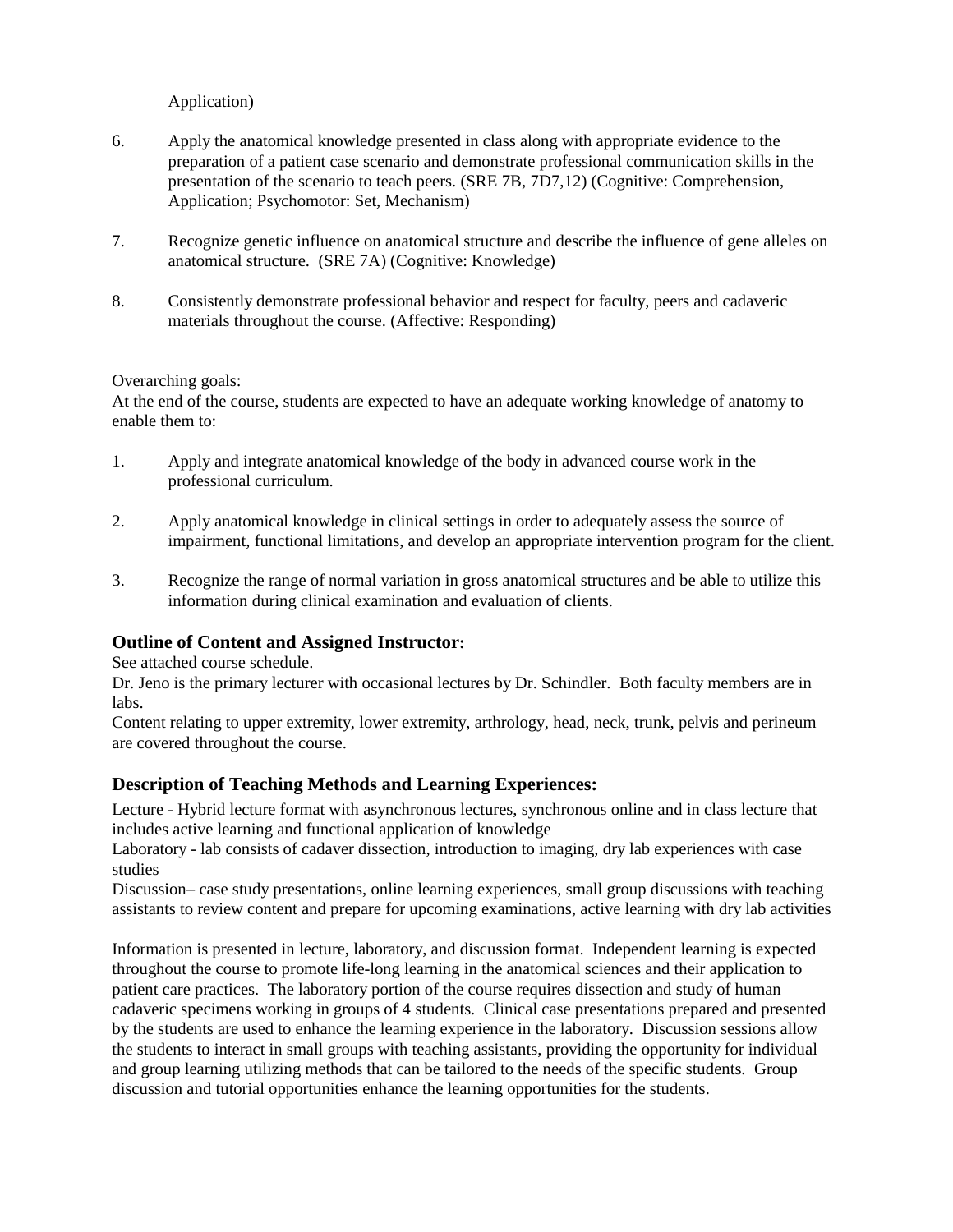### **Methods of Evaluation:**

| <b>GRADING:</b> | A             | $90\% - 100\%$  |
|-----------------|---------------|-----------------|
|                 | R             | $80\% - 91.9\%$ |
|                 | $\mathcal{C}$ | 76% - 79.9%     |
|                 | D             | 70% - 75.9%     |
|                 | E             | Below 70%       |

\*\*Passing requires a grade of C or better for the course. Grades are determined on a **total point basis**. **To be eligible to take the final exam, cumulative written exam score must be above the 70% level.** The expectation is that every student in the course passes with a score higher than 80% as failure to master the foundational information in this course has the potential to impact success in future classes and professional practice.

| Grades based on: | Quizzes                    | Announced/Unannounced                                     |
|------------------|----------------------------|-----------------------------------------------------------|
|                  | Online                     | Learning experiences                                      |
|                  | Clinical Case              | Presentations in Lab                                      |
|                  | Written Exams              | 5 covering specific blocks of material                    |
|                  | <b>Lab Practical Exams</b> | 2 covering specific blocks of material                    |
|                  | Comprehensive              | Written and Lab Final Exams                               |
|                  | Participation              | Discussion sections, Class Participation, Special Topics, |
|                  |                            | Cadaver Dissection, and Other Assignments as directed     |
|                  |                            | throughout the term                                       |

#### **\*\*\*No make-up exams are permitted in this course except in extreme circumstances (i.e. student is hospitalized). Laboratory exams cannot be made up, student may be required to complete separate assignment if laboratory exam is missed.**

All written exams will be done in Examsoft. Any questions regarding grading of exams are to be handled in a professional manner and **in writing** with an explanation of your concern and your reference that includes the page number to justify your answer. Any correspondence concerning exams must be made within 1 week from the time exams are taken by the student. After that time, no alterations to exam grades will be made and existing score will be used for grade calculations.

#### **Required Textbooks and Other Learning Resources:**

Jeno/Keck Anatomy for Allied Health 6<sup>th</sup> ed. Moore Clinically Oriented Anatomy, 8<sup>th</sup> Ed. Color Atlas Student's choice of numerous atlas' available (Netter's is available through the online system) \*Note: A Theme *Atlas of Anatomy* is provided for each dissecting table in the lab.

Recommended Supplies: Colored pencils

#### **ACCOUNTABILITY**

**Independent learning is expected throughout this course. Students will be held responsible for material presented in lecture, pertinent information covered in the texts related to the topics discussed in lecture/lab/discussion, and all material covered in the laboratory including laboratory manual, case presentations, and any additional information presented during laboratory sessions.**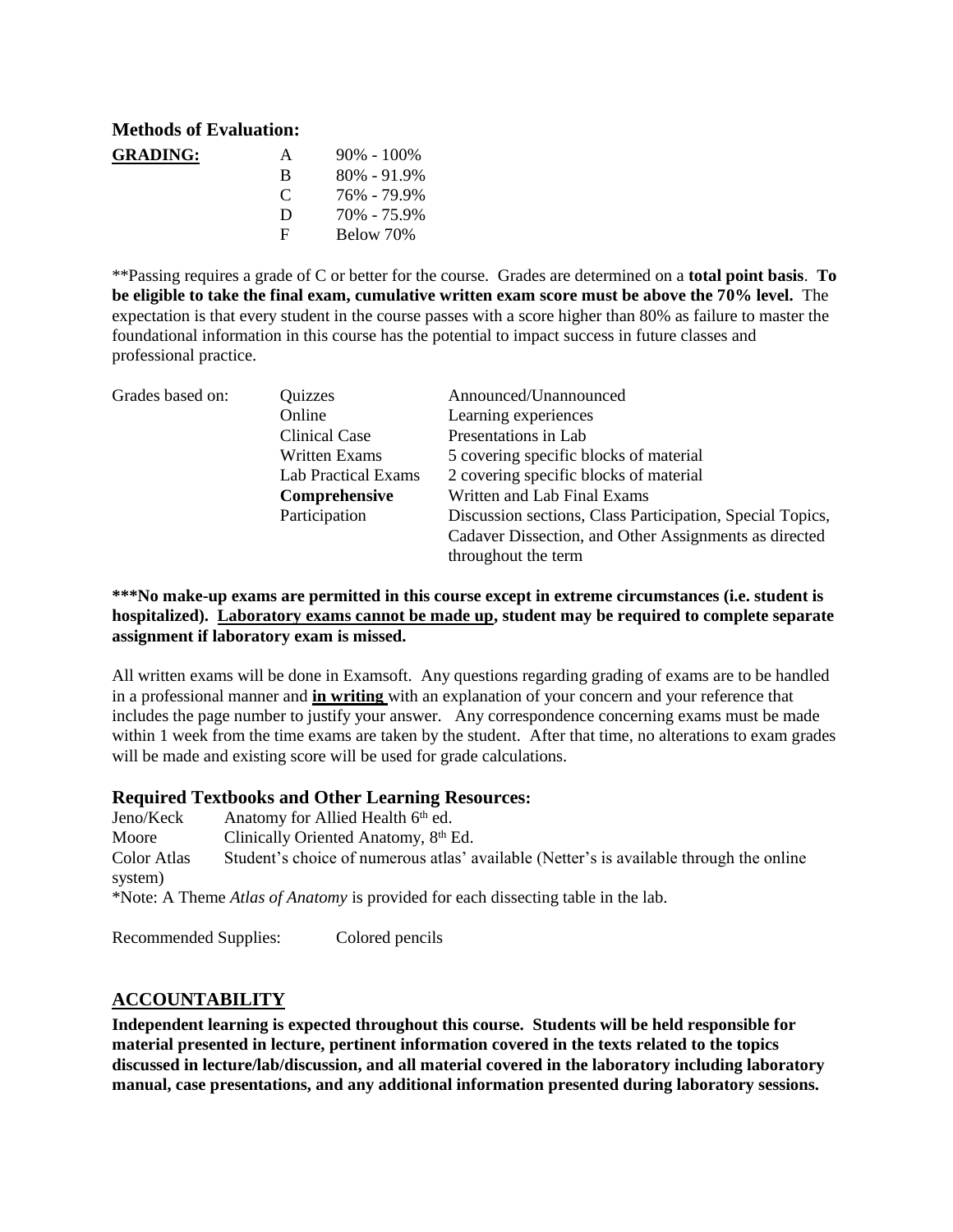### **QUESTIONS/PROBLEMS**

If, during the course of the semester, questions should arise, the first step is to approach the primary instructor, Dr. Susan Jeno. If satisfaction is not achieved, the Department Chair, Dr. David Relling would be the next person to contact. Please refer to the Scholastic Standards Manual for further details. All questions regarding exams should be referred to Dr. Susan Jeno.

## **ACADEMIC INTEGRITY:**

In accordance with the rules concerning scholastic dishonesty in the *Code of Student Life*\* at the University of North Dakota, I affirm that I understand these rules and I agree to comply with them.

#### I will not:

- a) receive any additional information or assistance for any exam other that what was provided during class or approved tutor sessions
- b) copy from another student's test
- c) collaborate with or seek aid from another student who may have previously taken the exam
- d) knowingly use, buy, sell, steal, or solicit in whole or in part the contents of any exam
- e) bribe another person to obtain information about any exam

#### **Department of Physical Therapy Honor Code Pledge:**

*"Upon my honor as a professional student in the physical therapy program at the University of North Dakota, I pledge that I will not give nor receive unauthorized aid on written examinations, laboratory practical examinations, written assignments, take home assignments or clinical assignments"* 

*Examination disclaimer: "I affirm that I have adhered to the Honor Code in this assignment"* 

A. Forms of Academic Dishonesty. Academic dishonesty includes, but is not limited to:

#### 1. Copying or distributing examination items

- 2. During testing, using crib notes or various forms of technology not authorized by faculty
- 3. Copying another student's written paper or examination, with or without their knowledge
- 4. Helping someone else cheat on a test

5. Communicating or collaborating during a test by electronic means such as telephone, texting or PDAs

6. Discussing test items or answers (written or laboratory) with students who have not yet taken the examination

- 7. Cutting and pasting text from any source without giving proper citation to that source
- 8. Plagiarism of any materials
- 9. Fabricating or falsifying written materials
- 10. Falsely reporting information or actions in clinical or classroom laboratories
- 11. Submitting the same paper, or a substantially similar paper, for the requirements of more than one course without the approval of the instructor(s) concerned

12. Submitting term papers or assignments written by another person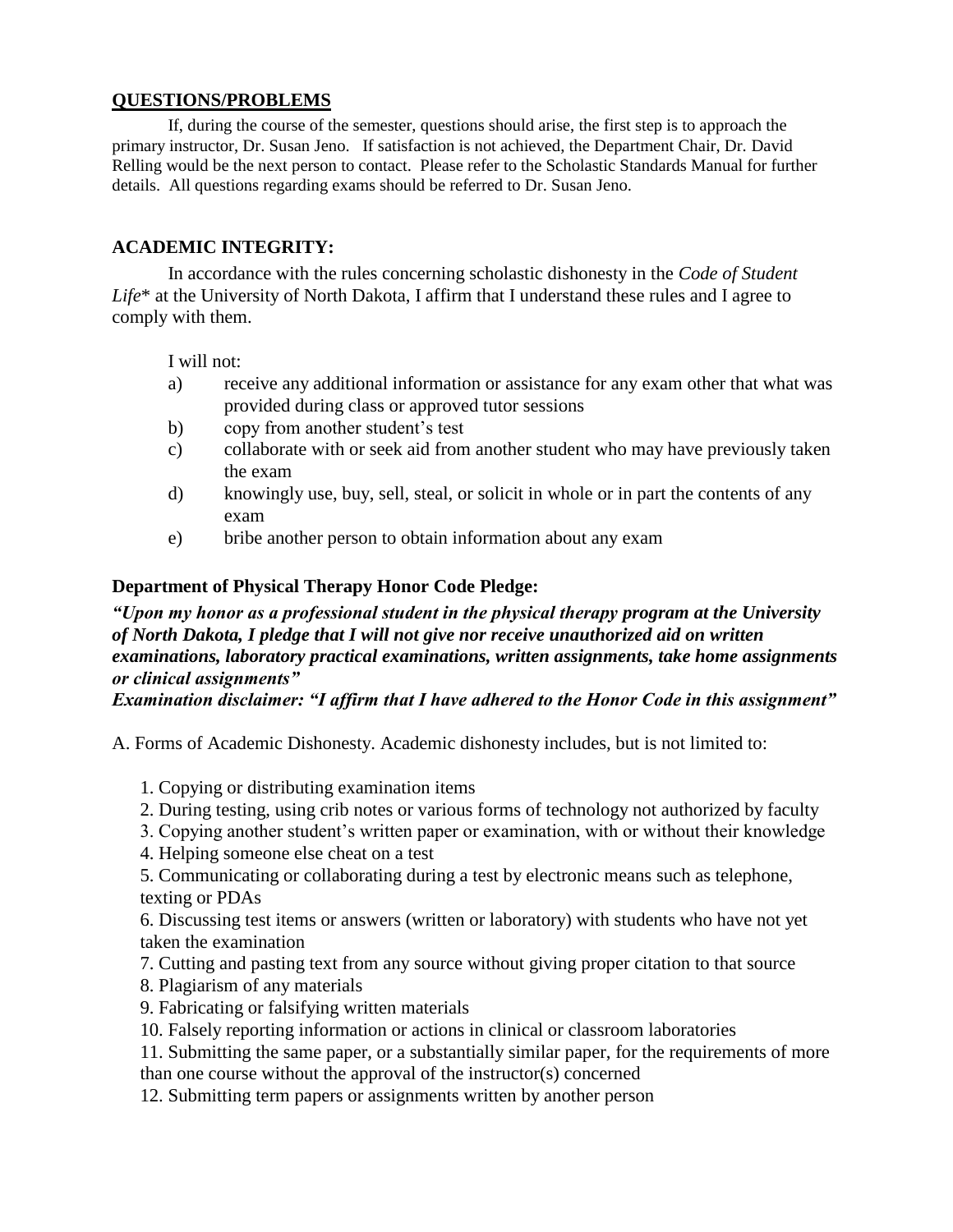13. Consenting to having one's work used by another student as his or her own

14. Collaborating on a project (in person or via electronic means) when the instructor asked for individual work

15. Using a false excuse to obtain an extension on a due date or delay an examination

16. Depriving other students of necessary course materials by stealing books, periodicals, or other materials from libraries, AV centers, etc.

*If problems occur, students are required to work through channels of communication to resolve the problem before going to the chair or dean. The channel is student, instructor, chair, associate dean health sciences, and dean.* rev 2/06, 5/06, 5/07, 4/08, 5/09, 5/10, 5/11, 8/13, 8/14, 8/15, 8/16

# **NOTICE OF NONDISCRIMINATION**

It is the policy of the University of North Dakota that no person shall be discriminated against because of race, religion, age, color, gender, disability, national origin, creed, sexual orientation, gender identity, genetic information, marital status, veteran's status, or political belief or affiliation and the equal opportunity and access to facilities shall be available to all. Concerns regarding Title IX, Title VI, Title VII, ADA, and Section 504 may be addressed to Donna Smith, Director of Equal Employment Opportunity/Affirmative Action and Title IX Coordinator, 401 Twamley Hall, 701.777.4171, [und.affirmativeactionoffice@UND.edu](mailto:und.affirmativeactionoffice@UND.edu) or the Office for Civil Rights, U.S. Dept. of Education, 500 West Madison, Suite 1475, Chicago, IL 60611 or any other federal agency.

# **DISABILITY ACCESS STATEMENT**

Contact me Dr. Susan Jeno to request disability accommodations, discuss medical information, or plan for an [emergency evacuation.](https://und.edu/_development/_migration-wave4/public-safety/public-safety/fire-safety.html)

To get confidential guidance and support for disability accommodation requests, students are expected to register with DSS at [UND.edu/disability-services](https://und.edu/student-life/disability-services/index.html) 180 McCannel Hall, or 701.777.3425.

# **REPORTING SEXUAL VIOLENCE**

If you or a friend has experienced sexual violence, such as sexual assault, domestic violence, dating violence or stalking, or sex-based harassment, please contact UND's Title IX Coordinator, Donna Smith, for assistance: 701.777.4171; [donna.smith@UND.edu](mailto:donna.smith@UND.edu) or go to [UND.edu/affirmative-action/title-ix.](https://und.edu/_development/_migration-wave4/affirmative-action/title-ix/index.html)

# **FACULTY REPORTING OBLIGATIONS REGARDING SEXUAL VIOLENCE**

It is important for students to understand that faculty are required to share with UND's Title IX Coordinator any incidents of sexual violence they become aware of, even if those incidents occurred in the past or are disclosed as part of a class assignment. This does not mean an investigation will occur if the student does not want that, but it does allow UND to provide resources to help the student continue to be successful at UND. If you have been the victim of sexual violence, you can find information about confidential support services at [UND.edu/affirmative-action/title-ix.](https://und.edu/_development/_migration-wave4/affirmative-action/title-ix/index.html)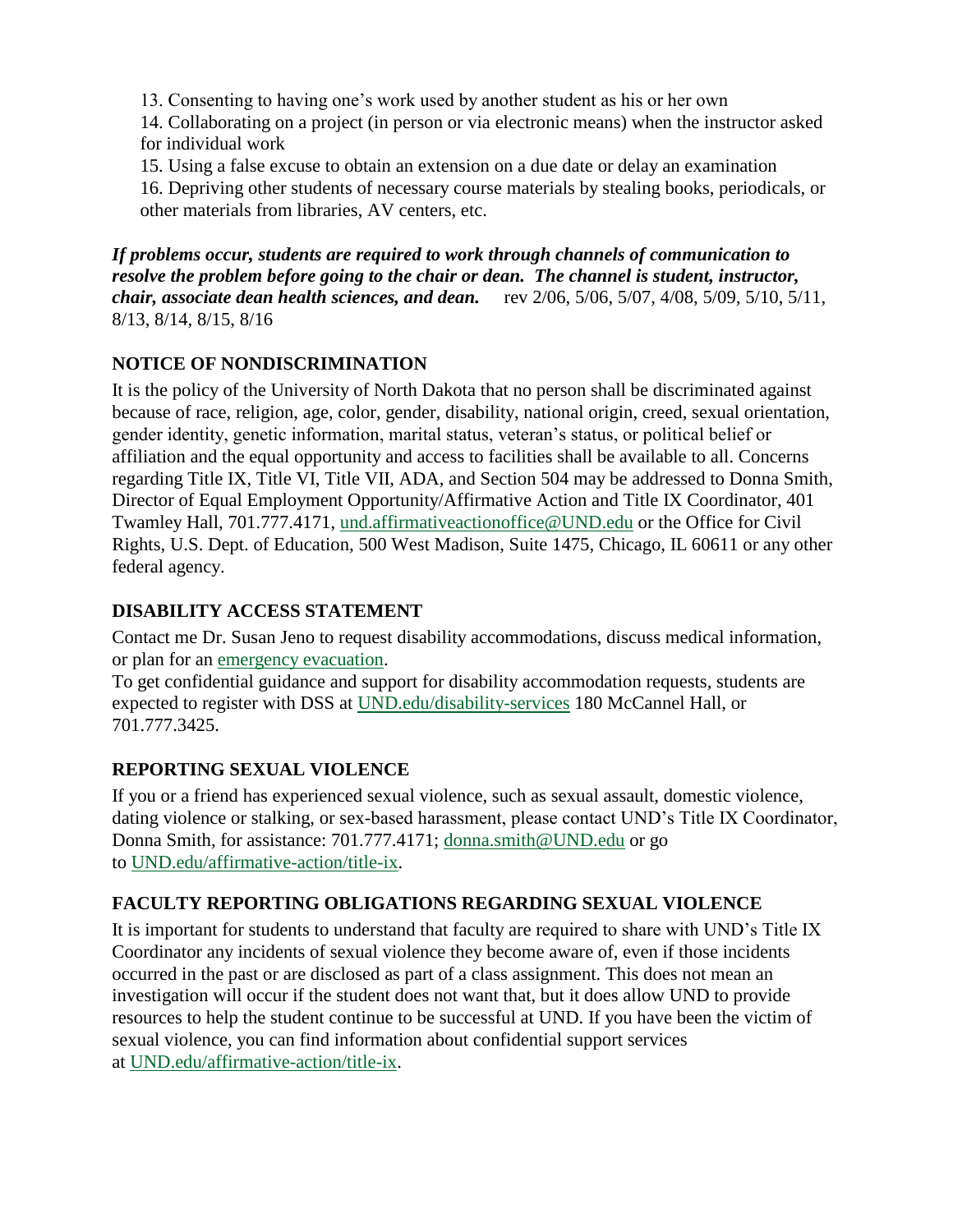### **UND CARES RESPONSE TEAM:**

The [UND Cares Response Team](http://und.edu/student-affairs/student-rights-responsibilities/care-team.cfm) is available to assist with incidents involving UND students 24 hours a day, seven days a week. They respond to incidents such as major accidents, missing students, sickness that interferes with attending classes, death, suicidal ideations, situations involving self-harm, psychological trauma and sexual violence. Contact directly at 701.777.2664 during regular business hours OR University Police Department 701.777.3491 after hours.

## **COVID-19 SPECIAL STATEMENT:**

All members of the University community have a role in creating and maintaining a COVID-19 resilient campus. There are several expectations from the School of Medicine and Health Sciences that require compliance, including: Wear face coverings during interactions with others and in the classroom; Wash hands often and use hand sanitizer; Properly clean spaces; and, if you are experiencing any symptoms, Stay home and call your health care provider. Students who fail to comply with any of the COVID related requirements will not be permitted in the classroom and may be subject to disciplinary action. We encourage all members of the University community to model positive behavior both on- and off-campus. Any changes in the SMHS COVID related requirements will be communicated to you through the Friday weekly email "For your health" from the Dean's office and email from the program director or chair.

Students who test positive for COVID-19 are expected to immediately self-isolate/quarantine. If you have tested positive for COVID-19 we strongly recommend that you report the information to the Office of Student Rights and Responsibilities at 701.777.2664 or online at [https://veoci.com/veoci/p/w/ss2x4cq9238u.](https://veoci.com/veoci/p/w/ss2x4cq9238u) Doing so will ensure students have the support they need to continue with their academic goals and to protect others. The policy related to COVID-19 may change throughout the semester due to community spread and updated CDC guidelines. Please check the policy frequently and ask faculty if you have any questions.

**In this course, students are expected to wear face coverings while in the classroom and/or laboratory. Students electing not to comply with these expectations will not be permitted to enter the room. UND strongly encourages all members of the University community, including students, to get vaccinated and model positive behavior both on- and off-campus in order to foster a healthy and safe learning environment for all students. Individuals who would like to discuss disability accommodations regarding face coverings should contact the Disability Services for Students (DSS) office at 701-777-2664 or [UND.dss@UND.edu.](mailto:UND.dss@UND.edu) Individuals who are unable to wear a face covering due to a sincerely held religious belief should contact the UND Equal Opportunity and Title IX Office at 701.777.4171 or [UND.affirmativeactionoffice@UND.edu.](mailto:UND.affirmativeactionoffice@UND.edu)**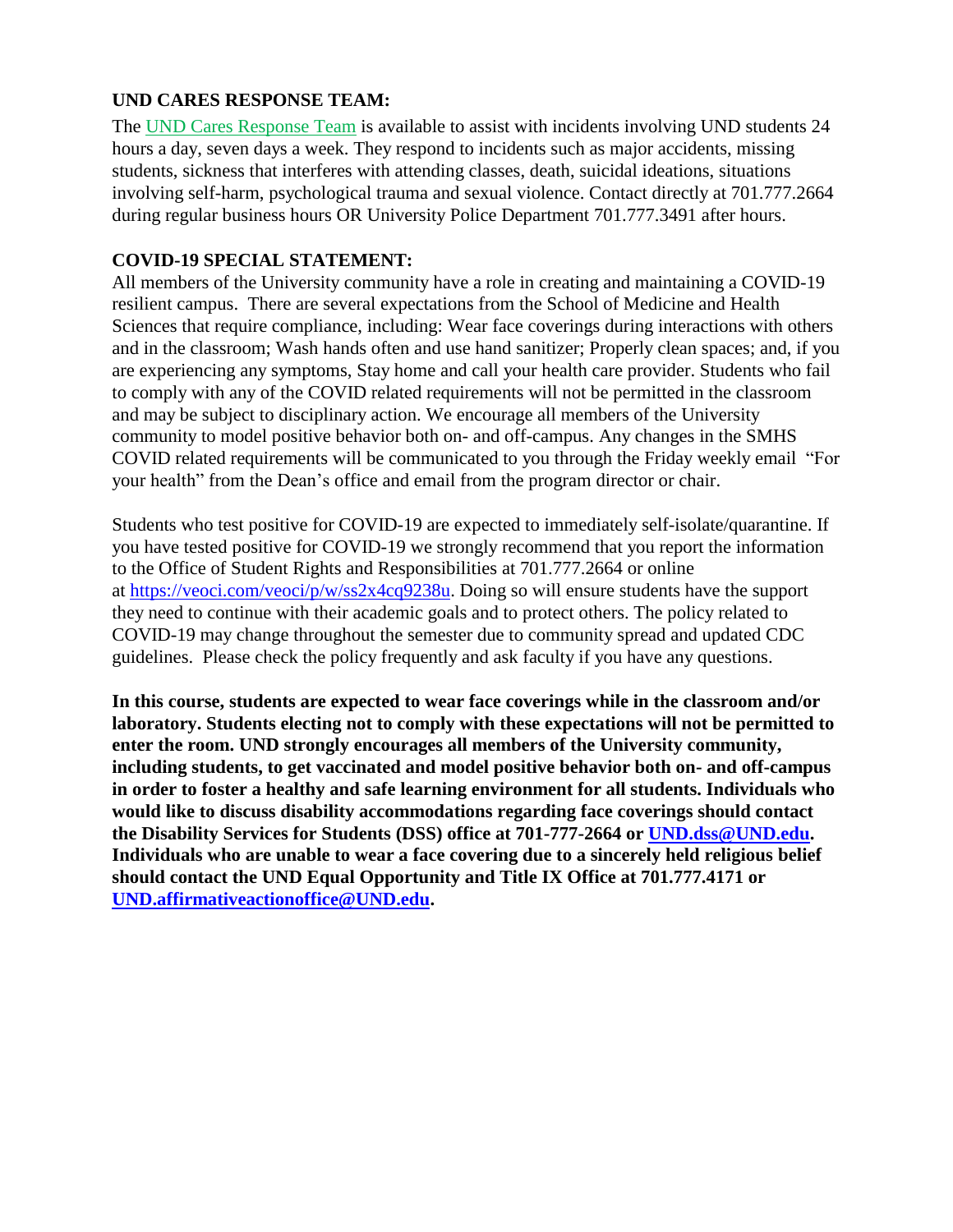#### **Laboratory Information**

| <b>Required Text:</b>     | Anatomy 422 Laboratory Manual, Fall 2021<br><b>Instructor Jeno</b><br>Available on Blackboard only, each lab table will be provided with a hard copy of<br>the Laboratory Manual                                                                                                                                                                                                                                                                                                                                                                    |
|---------------------------|-----------------------------------------------------------------------------------------------------------------------------------------------------------------------------------------------------------------------------------------------------------------------------------------------------------------------------------------------------------------------------------------------------------------------------------------------------------------------------------------------------------------------------------------------------|
| Required Equipment:       | Disposable Gloves, Latex Free (students purchase), mask/face covering                                                                                                                                                                                                                                                                                                                                                                                                                                                                               |
| Provided Equipment:       | Theme's Atlas and Lab Manual for each dissection table<br>Dissection Tools for each table<br>Lab Coat, provided by the PT Department (\$25 fee if not returned at end of<br>semester)<br>Scalpel Blades (provided by department unless overuse occurs)                                                                                                                                                                                                                                                                                              |
| Attendance/Participation: | Attendance/Participation is required at all lab sessions. Due to presence of<br>chemicals used in preparation of the cadavers, if pregnant or planning to become<br>pregnant during the semester, please notify the instructor. If any other situation<br>would limit your attendance/participation in lab activities, please notify the<br>instructor on the first day of class (or as soon as the situation becomes known) to<br>determine appropriate course of action. Failure to do so may result in<br>unsuccessful completion of the course. |
| Grading:                  | See course syllabus - lab scores are added to the cumulative point total for the<br>course.                                                                                                                                                                                                                                                                                                                                                                                                                                                         |
| Lab Rules:                | Lab coats are required at all times.<br>NO open toe shoes. Hair longer than shoulder length must be tied back.<br>NO FOOD OR DRINK ALLOWED IN LAB AT ANY TIME<br>Dissection is to occur ONLY during regular lab times AND a faculty member<br>must be present in the lab.<br>See Lab Manual for additional information.                                                                                                                                                                                                                             |

**Independent learning is expected throughout this course**. The lab is accessible to PT 422 students any time another class is not using the lab. The lab is to remain LOCKED at all times other than regularly scheduled lab times. *Visitors and guests are NOT allowed in the gross lab at any time.* **Do not block doors open for any reason at any time. You need your student ID to scan into the room.**

\*\*The cadavers we are privileged to utilize in the study of gross anatomy are graciously donated to the University through the Deeded Body Program. The opportunity to review and dissect the human body is a privilege that carries with it an important responsibility for treating the human cadaver with utmost respect and dignity. Conversational language of cadaver dissection outside the laboratory should be respectful and discreet and **discussing anatomy lab or the cadaver dissection in any electronic or social media forum is not allowable**. Failure to abide by these guidelines may result in disciplinary action and/or dismissal from the course. If any student has a family member or friend that has donated their body to the University through the Deeded Body Program, please notify the course instructor.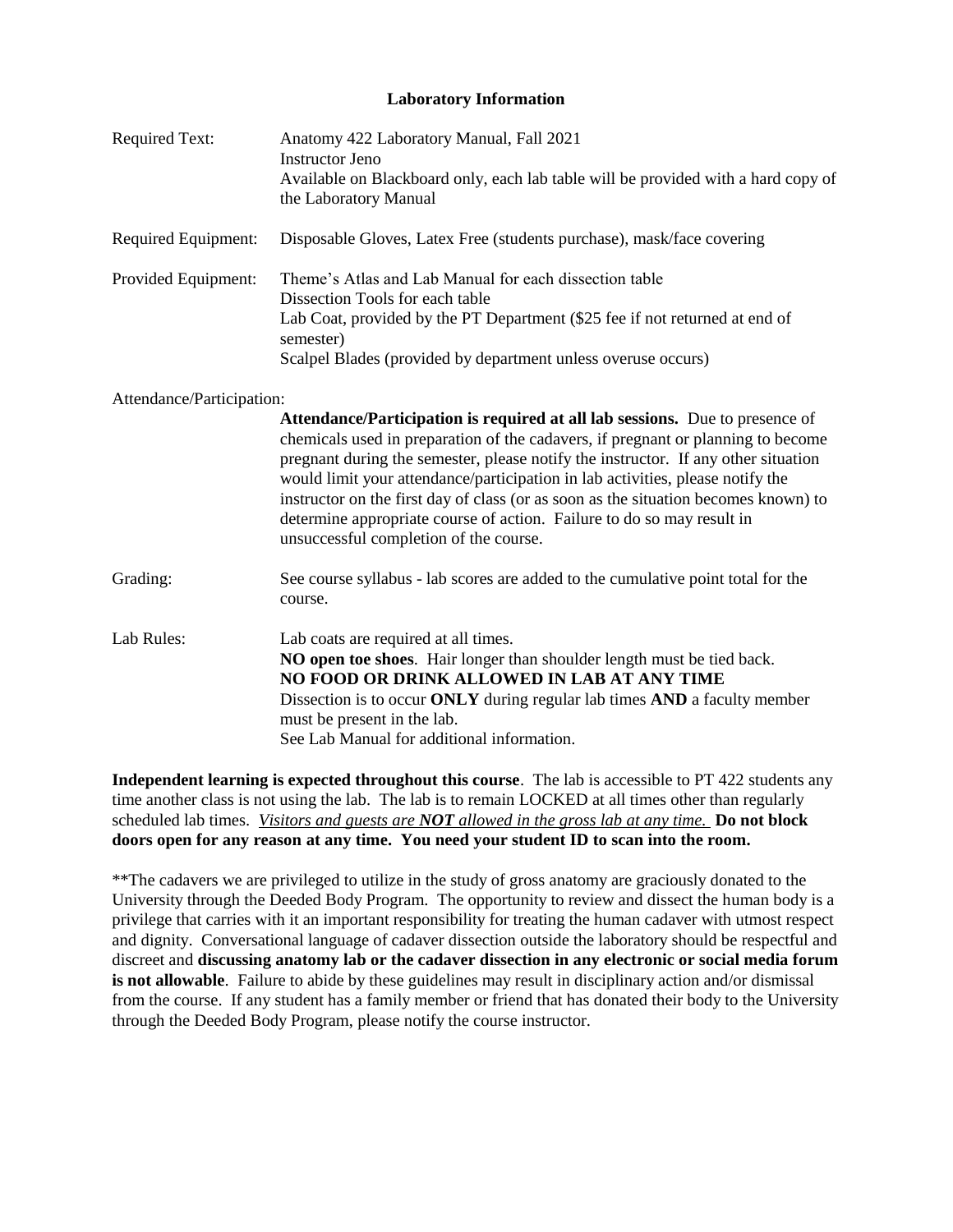# **Clinical Case Presentation Schedule Fall 2021**

| <b>REGION</b>                                                                      | <b>TABLE</b>   | <b>DATE</b> |
|------------------------------------------------------------------------------------|----------------|-------------|
| Osteology                                                                          | <b>Staff</b>   | 8/27        |
| <b>Gluteal Region/ Posterior Thigh</b>                                             | 1              | 9/1         |
| Anterior/Medial Thigh                                                              | 5              | 9/8         |
| <b>Anterior Leg</b>                                                                | 8              | 9/15        |
| Popliteal Fossa/ Posterior Leg/Lateral Leg                                         | 11             | 9/17        |
| Foot                                                                               | 4              | 9/20        |
| Superficial Back (Extrinsic Muscles)/<br><b>Rotator Cuff Muscles/Posterior Arm</b> | 6              | 10/4        |
| Deep Back/ Suboccipital Muscles, Post Neck                                         | $\overline{2}$ | 10/11       |
| Anterior Thorax/ Brachial Plexus/<br><b>Anterior Arm/Cubital Fossa</b>             | 12             | 10/20       |
| <b>Posterior/Anterior Forearm</b>                                                  | 10             | 10/25       |
| Hand                                                                               | $\overline{7}$ | 10/29       |
| Arthrology LE/UE/Spine                                                             | 9              | 11/8        |
| Neck/Face/TMJ                                                                      | 3              | 11/12       |

Clinical presentations are meant to enhance the learning of the respective area to be dissected. The study of gross anatomy is intended to facilitate clinical decision making. Therefore, whenever possible, clinical information will be utilized to enhance the learning experience in the laboratory.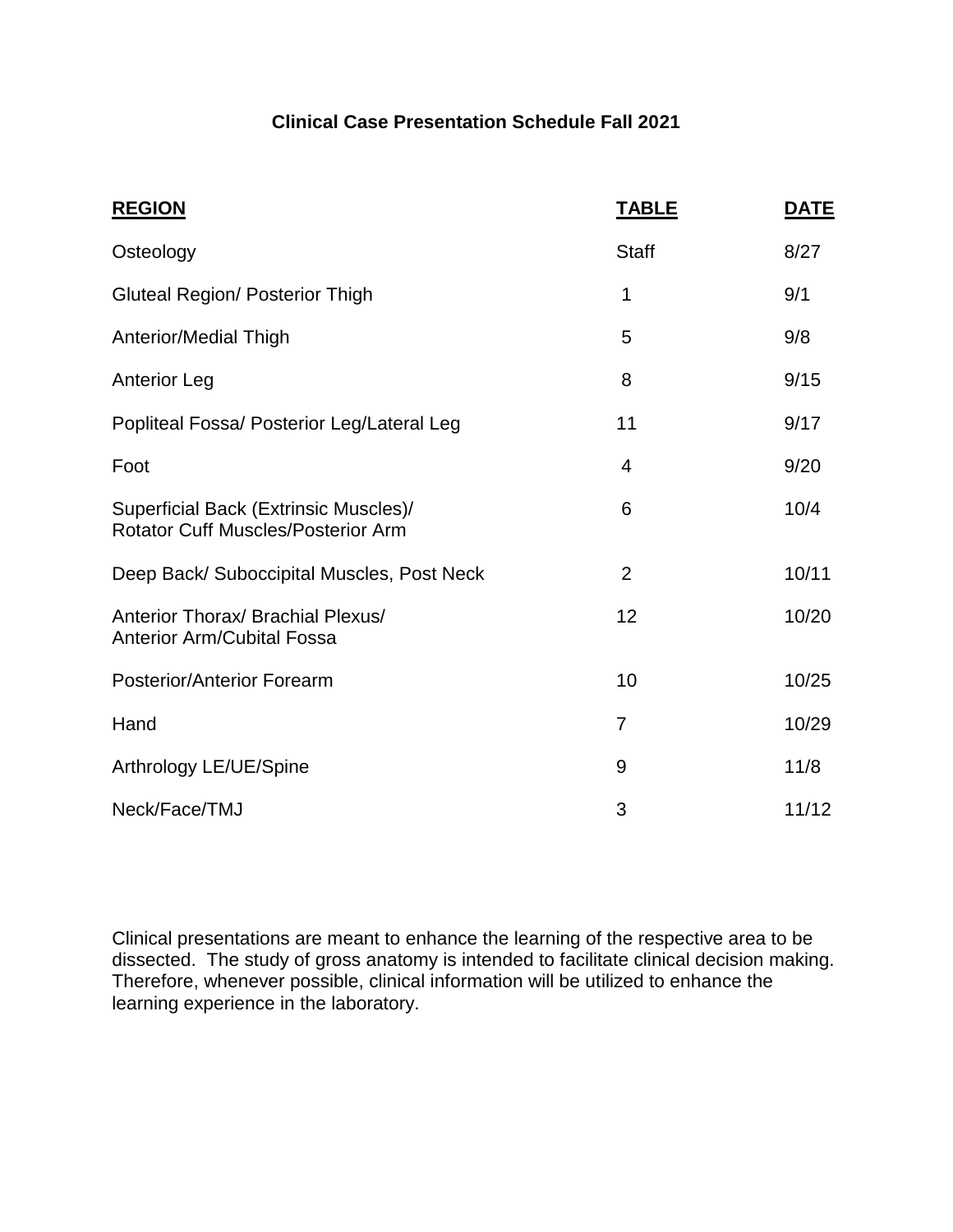#### **PT 422: DIAGNOSTIC CASE STUDIES Grading Criteria and Requirements**

A handout not to exceed two pages is required with the handout provided to entire class via electronic means with a printed hard copy provided to the instructor at the time of your presentation. If you have a powerpoint, that should be emailed to faculty for uploading in Blackboard. **Your choice of pathology to discuss should be relevant to the practice of physical therapy and cleared with your TA as to relevance to the course and the profession.**

| Points Available | Inclusive Criteria                                                                                                                                                                                                                       |
|------------------|------------------------------------------------------------------------------------------------------------------------------------------------------------------------------------------------------------------------------------------|
| $\overline{2}$   | Etiology (cause)<br>Physical, physiological, environmental                                                                                                                                                                               |
| $\overline{2}$   | <b>Risk Factors</b><br>Age, gender, race, etc.                                                                                                                                                                                           |
| $\overline{2}$   | Signs/Symptoms<br>Time of onset, location, duration, what makes it<br>better/worse, etc.                                                                                                                                                 |
| 4                | <b>Structures Involved</b><br>Comprehensive list of all anatomical structures<br>applicable (osteological, muscular, ligamentous,<br>cardiovascular, and organ structures)                                                               |
| 3                | <b>Physical Therapy Intervention Options</b><br>List and briefly describe 3 (keep it simple)<br>** This is a key area. The case you choose needs to be<br>applicable and require physical therapy intervention.                          |
| $\overline{2}$   | Prognosis and Outcomes                                                                                                                                                                                                                   |
| 1                | Documentation of references used (DynaMed, Pubmed,<br>ClinicalKey, are appropriate starting places; other internet based<br>resources if appropriate; should include practice pattern from the<br>Guide to Physical Therapists Practice) |
| 4                | Presentation: 10-15 minutes max.<br>Organization<br>Clarity<br>General understanding of subject (be prepared for<br>questions that may be asked)                                                                                         |

#### Total  $= 20$  points

Good luck and have fun!!